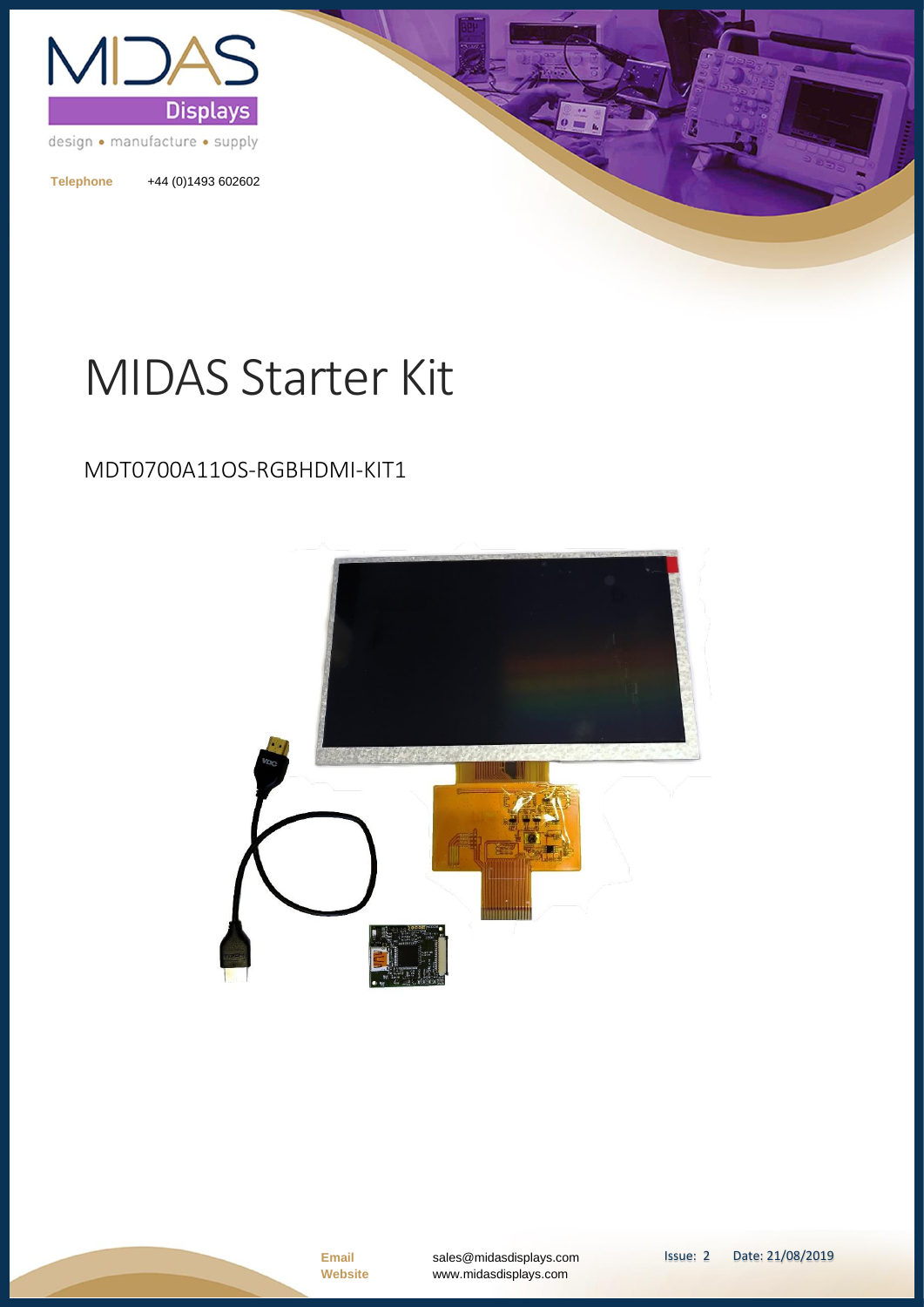# <span id="page-1-0"></span>Document history

| <b>Issue</b><br># | <b>Author/Editor</b> | <b>Issue</b><br>Date | Changes to this document.                                                 |
|-------------------|----------------------|----------------------|---------------------------------------------------------------------------|
| Preliminary       | ΙA                   | 24/05/2019           | <b>Started Document</b>                                                   |
| 1.0               | ΙA                   | 29/05/2019           | <b>First Release</b>                                                      |
| 2.0               | ΙA                   | 06/08/2019           | Updated part list & description.                                          |
| 3.0               | MW                   | 21/08/19             | Highlighted solder link configuration and<br>updated RPI config.txt data. |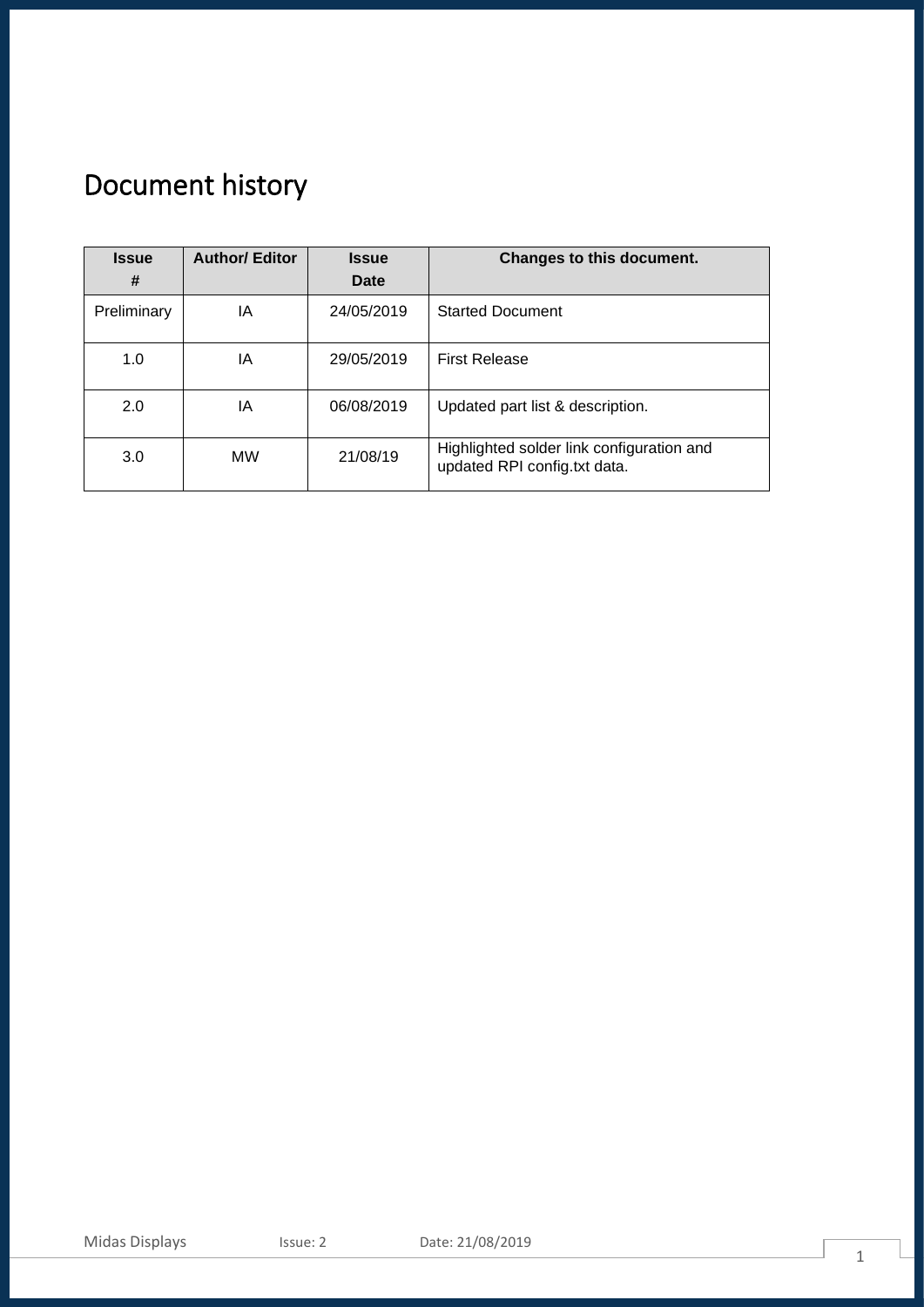## Table of Contents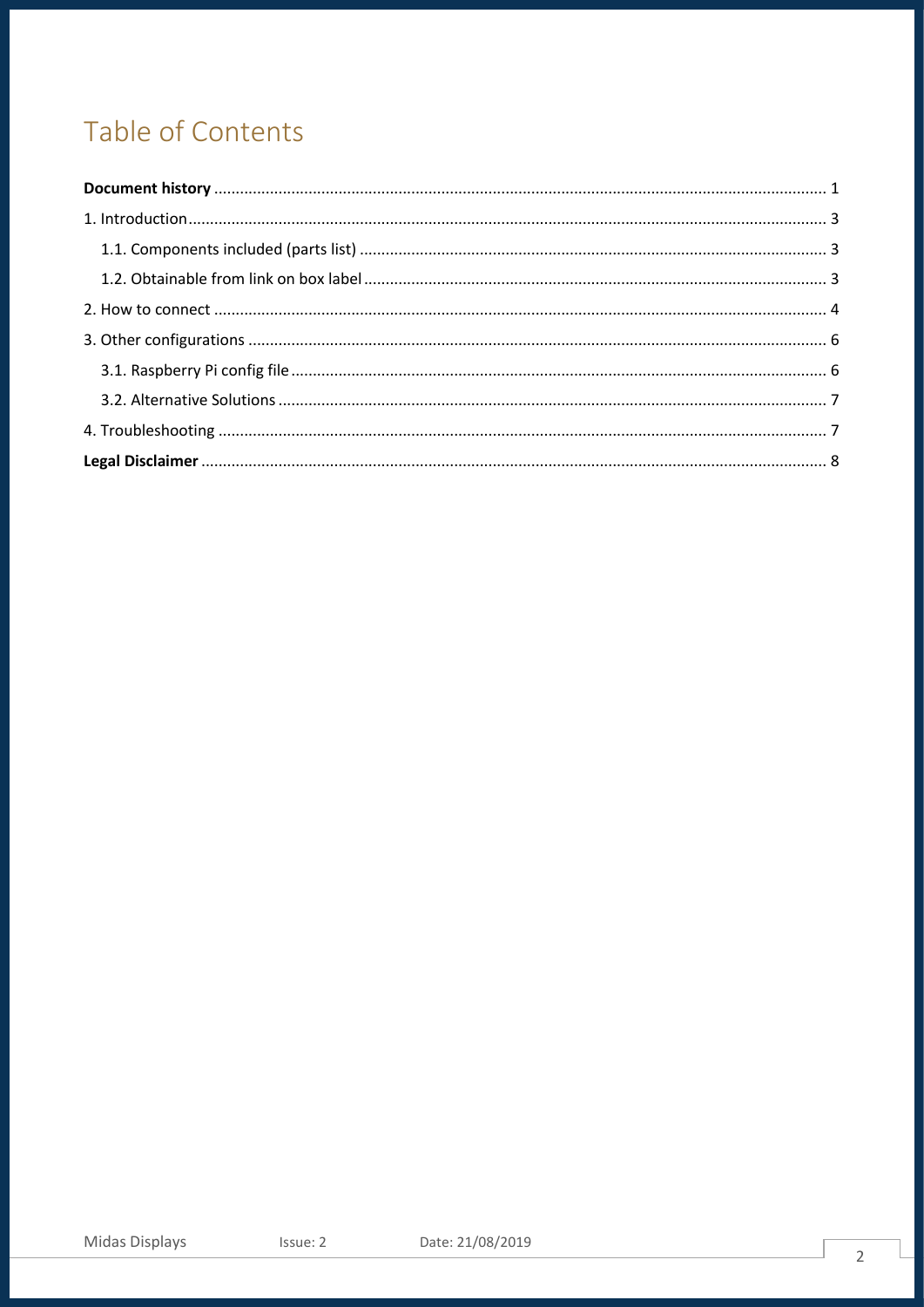### <span id="page-3-0"></span>1. Introduction

Just as the name suggests, the MIDAS Starter Kit is here to get you started with your project using our range of products. Our starter components included with this kit will make it easier to connect and setup the display with a Raspberry Pi or other compatible devices (see chapter 3.2).

#### <span id="page-3-1"></span>1.1. Components included (parts list)

- MDT0700A11OS-RGB (display)
- $\bullet$  MDIB-11
- HDMI cable
- 2-pin 5V power cable

#### <span id="page-3-2"></span>1.2. Obtainable from link on box label

- MDT0700A110S-RGB Specification
- Application Note (this document)
- MDIB-11 Specification
- RPI config.txt file (see chapter 3.1)





**MDT0700A11OS-RGB**



**2-pin power cable**



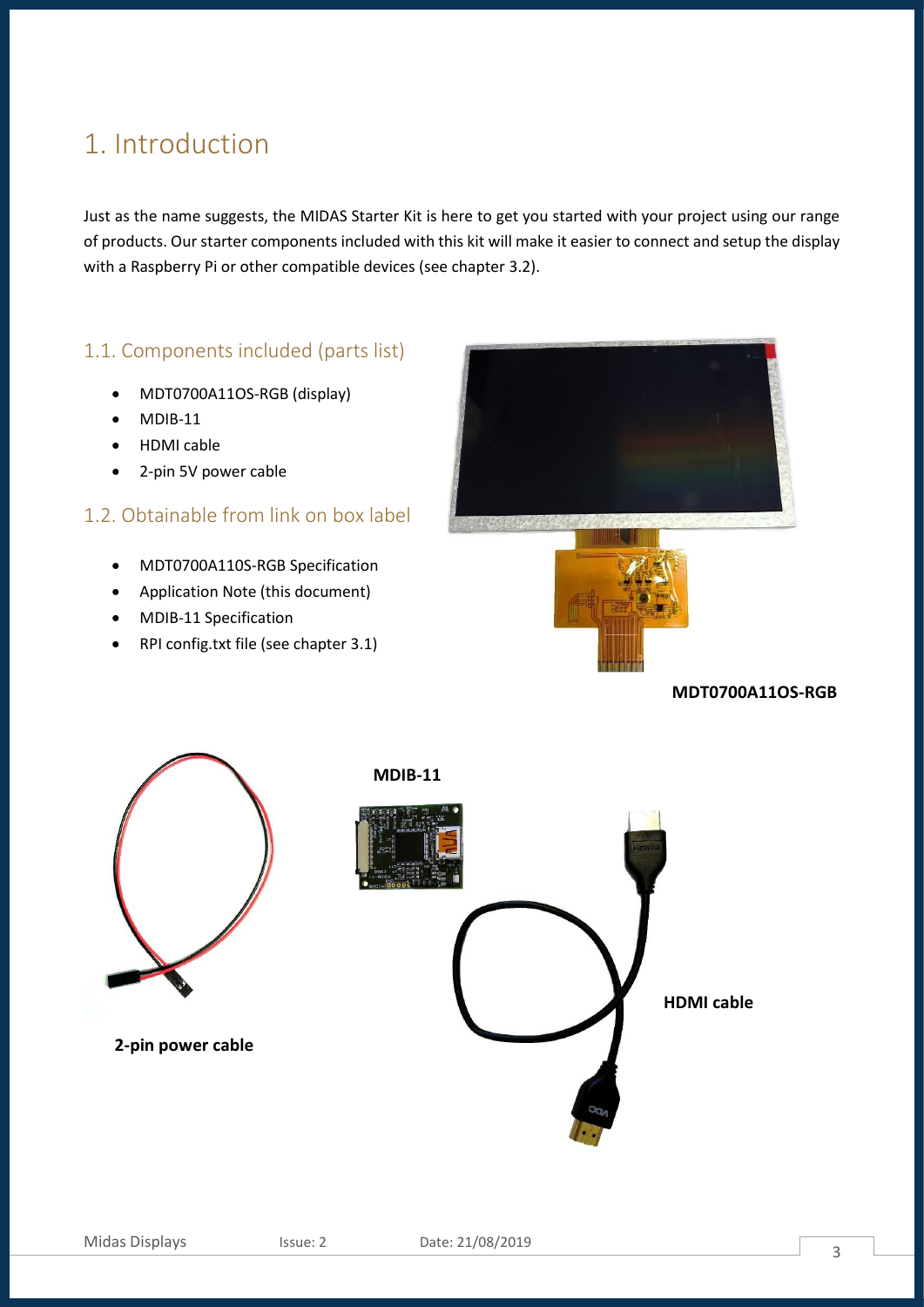### <span id="page-4-0"></span>2. How to connect

Before you start, please ensure that the solder links on the MDIB-11 board are correctly soldered. These pins will select the appropriate current for the display and if they are not set correctly they could cause damage.



| Link                                             | <b>Signal</b> | <b>Function</b>                                               |  |  |
|--------------------------------------------------|---------------|---------------------------------------------------------------|--|--|
| LK2                                              | ST            | Low RGB Data drive strength (LK1 open) DEFAULT                |  |  |
| LK4                                              | PIX.          | One pixel per clock (LK3 open) DEFAULT                        |  |  |
| LK6                                              | #STAG         | Staggered pixel output (LK5 open) DEFAULT                     |  |  |
| LK8                                              |               | Pixel Clock   RGB Data clocked on -Ve edge (LK7 open) DEFAULT |  |  |
| For more details check the MDIB-11 specification |               |                                                               |  |  |



| LED Backlight Current selection 0=open 1=linked |      |      |     |         |  |  |  |  |
|-------------------------------------------------|------|------|-----|---------|--|--|--|--|
| LK 12                                           | .K11 | ∟K10 | -K9 | Current |  |  |  |  |
|                                                 |      |      |     | 155mA   |  |  |  |  |

For more details check the MDIB-11 specification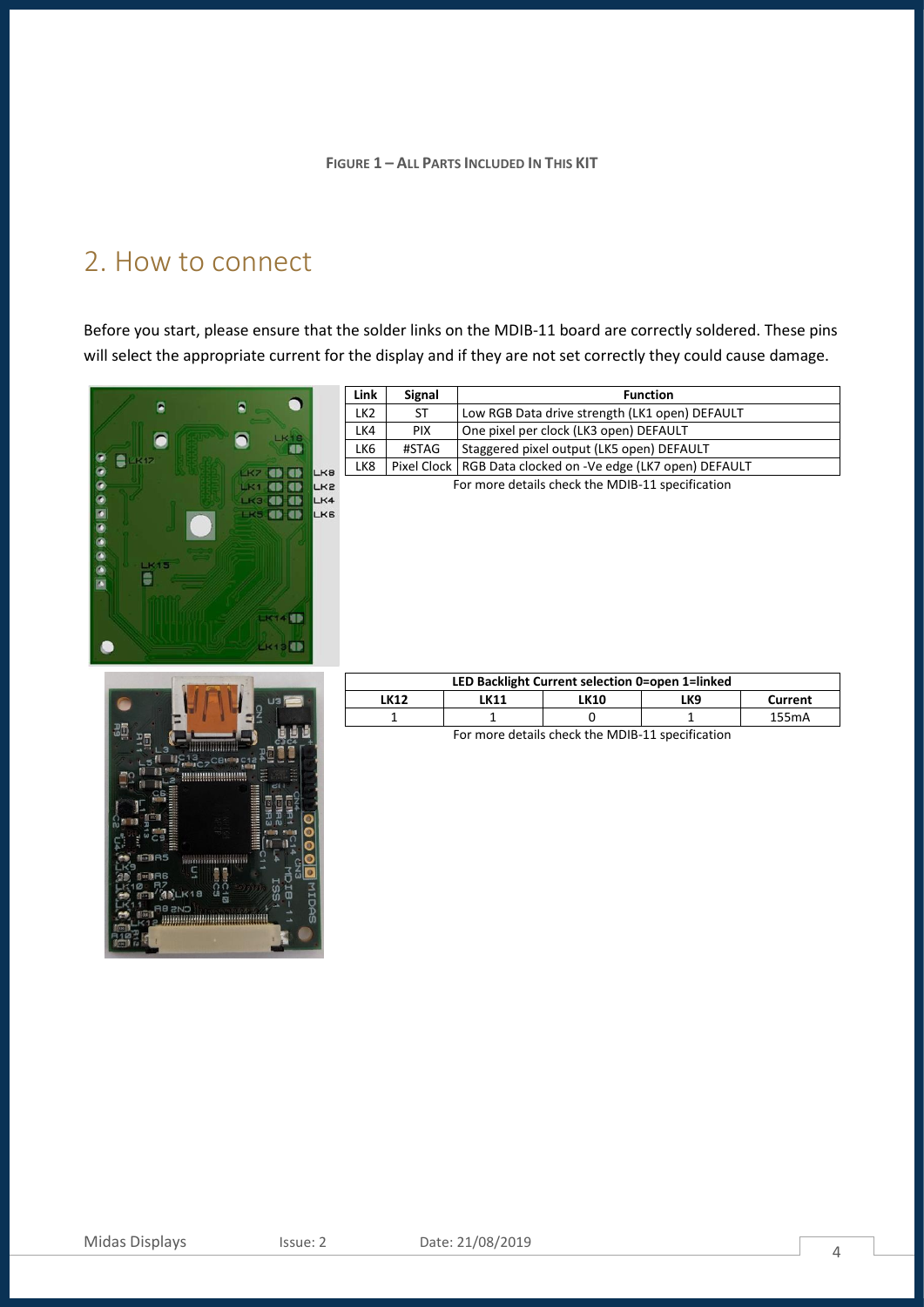Our hardware is designed to be "plug & play" meaning that you simply need to plug the components together as shown in the picture below:



**FIGURE 2 - CONNECTING IT ALL TOGETHER**

After you connect the MDIB-11 with the display, HDMI and power cable, please connect the other end of the HDMI cable to a Raspberry Pi or other device<sup>1</sup> of your choice that has a HDMI port. IMPORTANT NOTICE: Please ensure you connect the FFC the correct way round, otherwise you could damage the display. Both the board and FFC/FPC are labelled with "1" for pin 1, indicating which side to connect them (see figure 2 above).

<span id="page-5-0"></span>For more advanced options, the MDIB-11 can be set up for specific functions. For these options you will need a soldering iron, as the board is equipped with solder links that are used for making a selection. For example, the board supplies 5V to the display's backlight from the HDMI port. If you wish to supply power to the display from the HDMI connection, you can solder Link 17 from the back of the MDIB-11. Please refer to the MDIB-11 datasheet for more details.

 $1$  Please be aware that this guide is for using Raspberry Pi with the Raspbian OS, so if you choose an alternative device or OS (operating system) you may need to use different configuration settings (see chapter 3.2).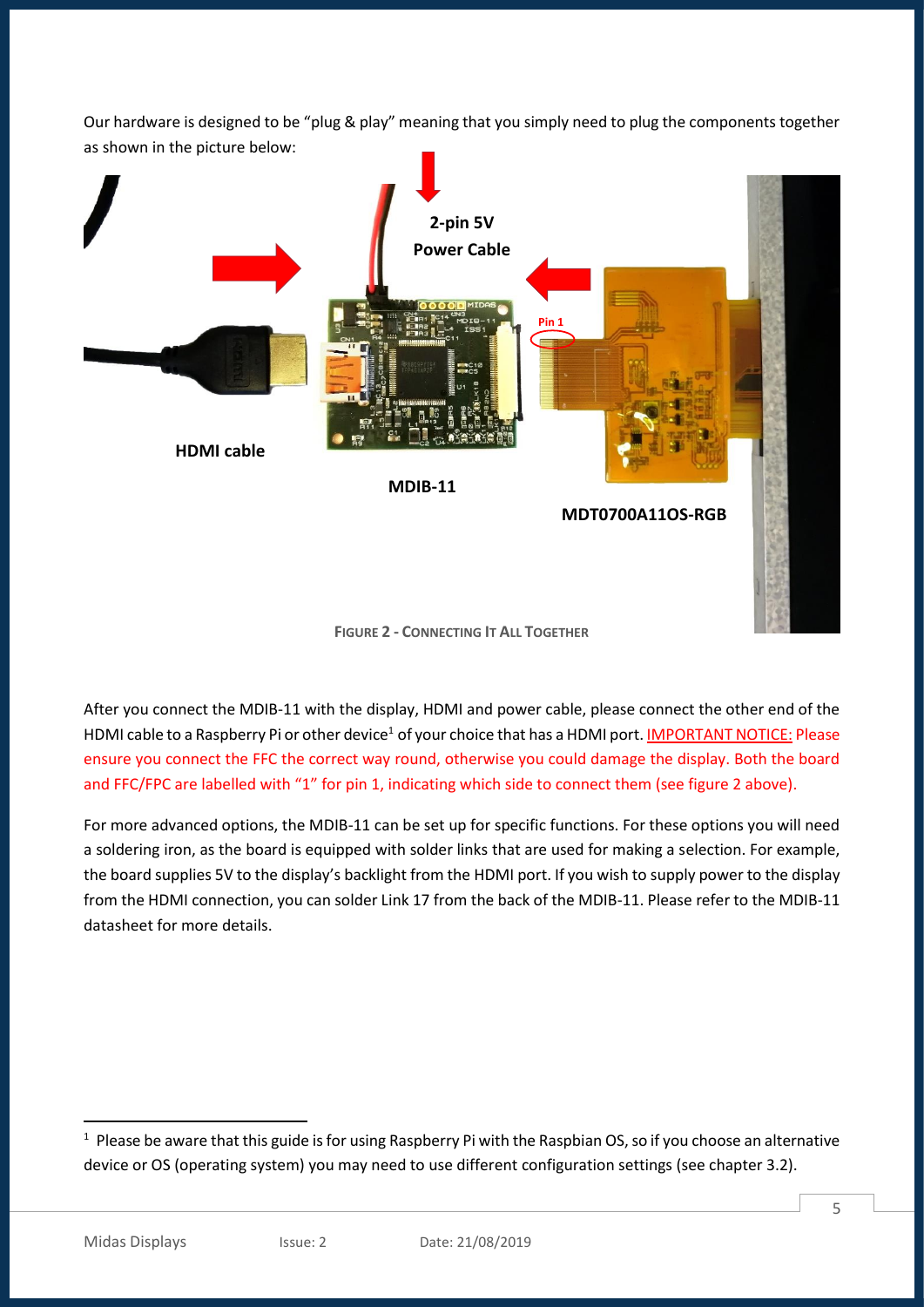### 3. Other configurations

Apart from setting up the hardware, you may need to do some software configurations for better compatibility. Typically displays with an RGB, LVDS or HDMI interface require specific timings for correctly displaying an image. These timings are usually configured and stored in an EDID file (usually found in desktop monitors). Our MDIB-11 boards are already programmed (flashed) with EDID settings, but sometimes the EDID may not be recognised by the device connected to the display, in which case additional settings will be required. Fortunately Raspberry Pi offers an easy solution to configure these settings, and that is through a configuration file called "config.txt" and we will discuss this below.

#### <span id="page-6-0"></span>3.1. Raspberry Pi config file

The config.txt file is stored in the /boot directory on the Micro SD card, where the Raspbian OS (operating system) is stored. This file contains various lines of code/instructions for various configurations, including HDMI timings. Here you can manually customize the timings for the display that you want to use or you can simply use our pre-customized config.txt file (see figure 3).

| config - Notepad                                                                                                                                        | □ | X            |
|---------------------------------------------------------------------------------------------------------------------------------------------------------|---|--------------|
| File Edit Format View Help                                                                                                                              |   |              |
| #framebuffer height=480                                                                                                                                 |   | $\wedge$     |
| # uncomment if hdmi display is not detected and composite is being output<br>#hdmi force hotplug=1                                                      |   |              |
| # uncomment to force a HDMI mode rather than DVI. This can make audio work in<br># DMT (computer monitor) modes disable audio over hdmi<br>hdmi_drive=1 |   |              |
| # uncomment to increase signal to HDMI, if you have interference, blanking, or<br># no display<br>#config hdmi boost=4                                  |   |              |
| # uncomment for composite PAL<br>#sdtv_mode=2                                                                                                           |   |              |
| #uncomment to overclock the arm. 700 MHz is the default.<br>#arm freq=800                                                                               |   |              |
| #Uncomment some or all of these to enable the optional hardware interfaces<br>#dtparam=i2c arm=on<br>#dtparam=i2s=on<br>#dtparam=spi=on                 |   |              |
| # Uncomment this to enable the lirc-rpi module<br>#dtoverlay=lirc-rpi                                                                                   |   |              |
| # Additional overlays and parameters are documented /boot/overlays/README                                                                               |   |              |
| # Enable audio (loads snd_bcm2835)<br>dtparam=audio=on                                                                                                  |   |              |
| ###################### MIDAS DISPLAY SETTINGS #######################                                                                                   |   |              |
| #uncomment below to force a specific HDMI mode (this will force VGA)                                                                                    |   |              |
| hdmi group=2<br>hdmi mode=87                                                                                                                            |   |              |
| # uncoment below to set for 800 x 480 resolution<br>hdmi timings=800 0 210 3 45 480 0 21 9 22 0 0 0 60 0 33000000 7                                     |   |              |
|                                                                                                                                                         |   | $\checkmark$ |

#### **FIGURE 3 - EXAMPLE OF A CONFIG FILE**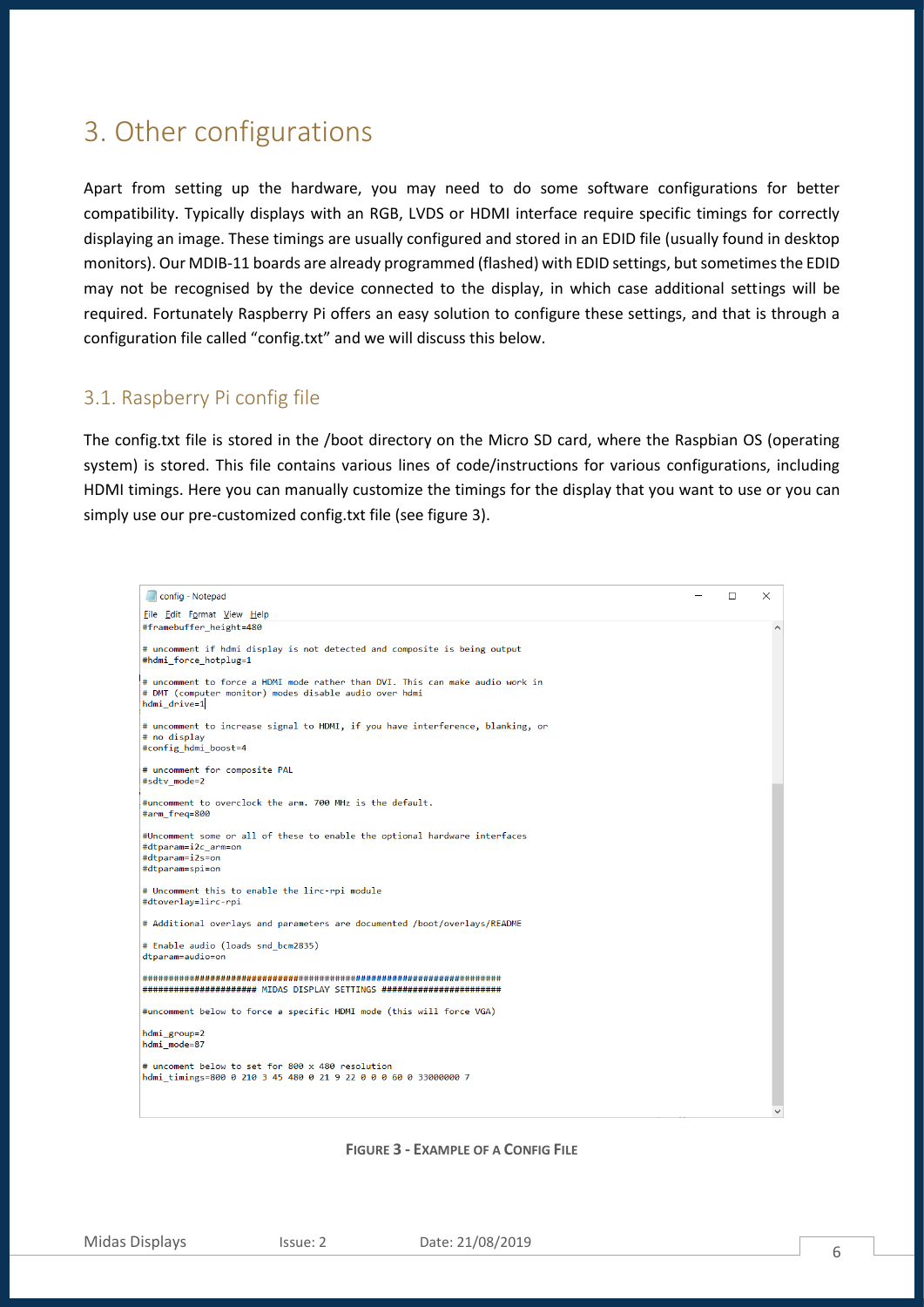If you download our config file, then simply use it to replace the current config file in the boot folder. Alternatively, if you choose to edit the file manually, you can just add the following lines of code at the end of the existing config.txt file.

hdmi\_group=2 hdmi\_mode=87 hdmi timings=800 0 210 3 45 480 0 21 9 22 0 0 0 60 0 33000000

**Congratulations!** You can now use the MDT0700A11OS-RGB display with your Raspberry Pi.

For more information about the Raspberry Pi config settings please refer to the following website: <https://www.raspberrypi.org/documentation/configuration/config-txt/video.md>

#### <span id="page-7-0"></span>3.2. Alternative Solutions

Our kit is designed and tested to work with Raspberry Pi and Raspbian OS, but also offers compatibility for alternative solutions. If you are planning to use an alternative device or a different OS, then you may need to find similar settings. The most important configuration is to have the correct resolution set-up, which is usually defined along with the HDMI timings or in some display/monitor menu. The HDMI timings for this display can be found in the MIDAS Specification document (also available on Farnell).

If you still need more help for using an alternative device or OS, feel free to contact our technical support team and one of our engineers will guide you through a solution. In the future we hope to add more information on this guide for alternative solutions.

Other useful links:

- <https://wiki.ubuntu.com/X/Config/Resolution>For Ubuntu OS installed on Raspberry Pi.
- <https://elinux.org/RPiconfig> More information on RPi config.

### <span id="page-7-1"></span>4. Troubleshooting

Please ensure that you follow all the instructions correctly. If you are still having trouble getting your display to work, then feel free to contact us (details on the front cover page).